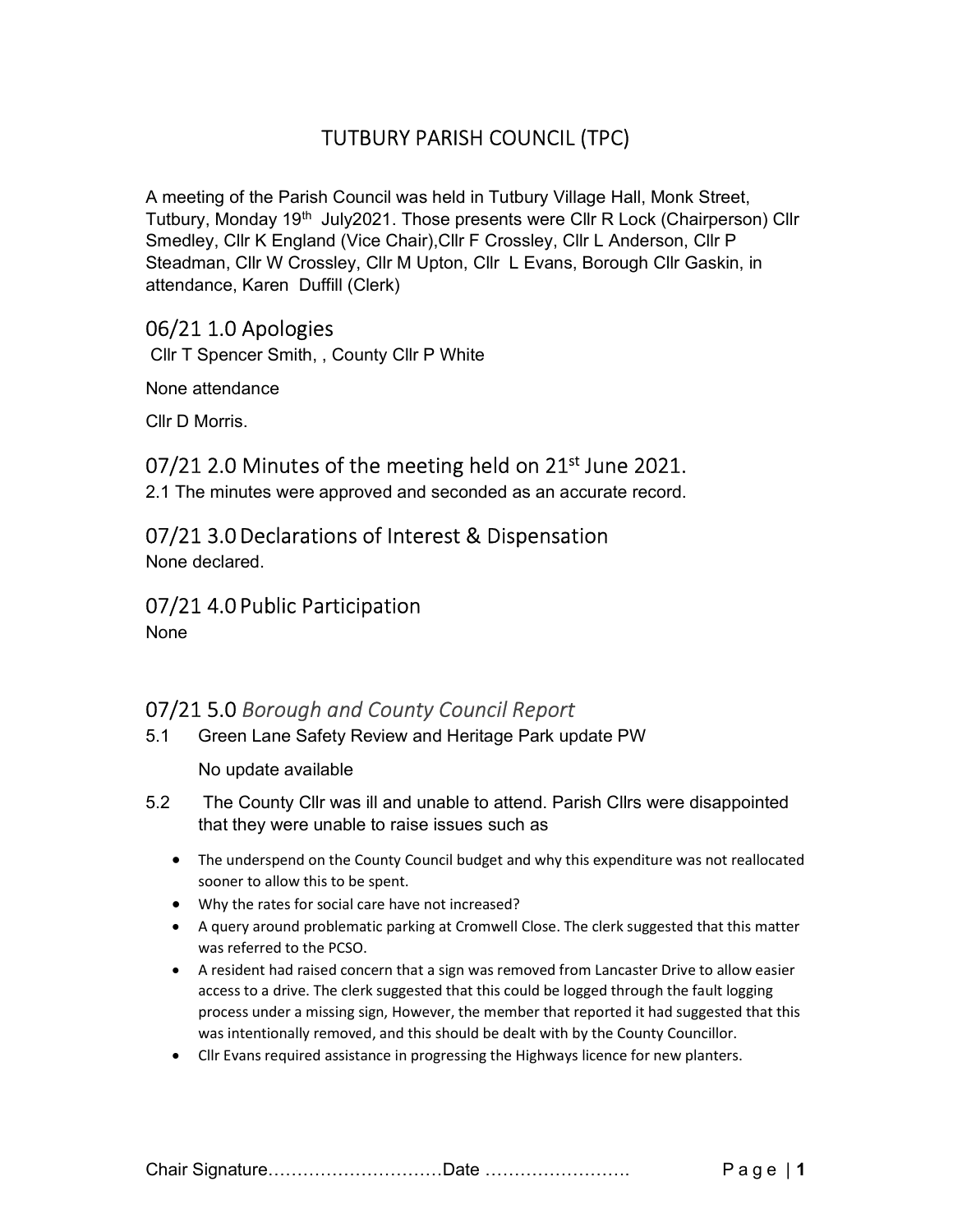The clerk will forward the issues onto the County Cllr to respond. However for the specific questions abou County council finance it was suggested that Cllrs contacted the County Cllr directly by email.

5.3 Borough Cllr Gaskin provided updates on the following items,

- Bin Provision. New bins had been ordered for Elm Lane and Cornmill Lane and the repair to the bin on High Street had been requested and these should be installed in the following week. Additional bins were still required on Cromwell to service the play area on Portway Drive. A larger bin was required for Ferrers Avenue playing field to cater for an increased use due to proposed improvements and potential installation of picnic benches.
- Update on Tutbury Community Fund. The grant applications were going through review, but no decisions had been made
- Air quality monitoring update. The ongoing air monitoring could be carried out for a period longer thatn 6 months and would be charged according to the 6-month costs.
- To receive an update on the adoption of green space by ESBC on Heritage Park. Cllr Gaskin would seek further information on this, but he was aware that the site had not been signed off as completed and until that was done the open space would not be adopted by the Borough Council.

# 07/21 6.0 Clerk's Report including correspondence

6.1 The clerk was contacted regarding a dispute between two shops in relation to the right to use the access between the shops to operate their business. The clerk advises to check the deeds and response by letter confirming the details. Borough Cllr S Gaskin agreed to speak to the business owner to help to resolve the issue.

6.2 A thank you letter had been received from the Open Gardens committee in relation to the Parish Council getting involved with the preferred planting colour scheme for the village this year and structing the contractor to follow the guidance in providing red plants for the planters. Tinhese were thought to have made a positive contribution this year.

### 6.3 Hedges and verges.

The hedges on the Triangle and Cornmill Lane have been cut. A request has been made to cut back the Close bank footpath down to Cornmill Lane and the triangle of grass at the bottom. A request has been sent to the property on the Triangle to trim the hedge bordering the Triangle obscuring the double yellow lines.

A fault has been logged and requests to investigate the area opposite Portway Drive as the pavement is considerably overgrown again. The area is not included on the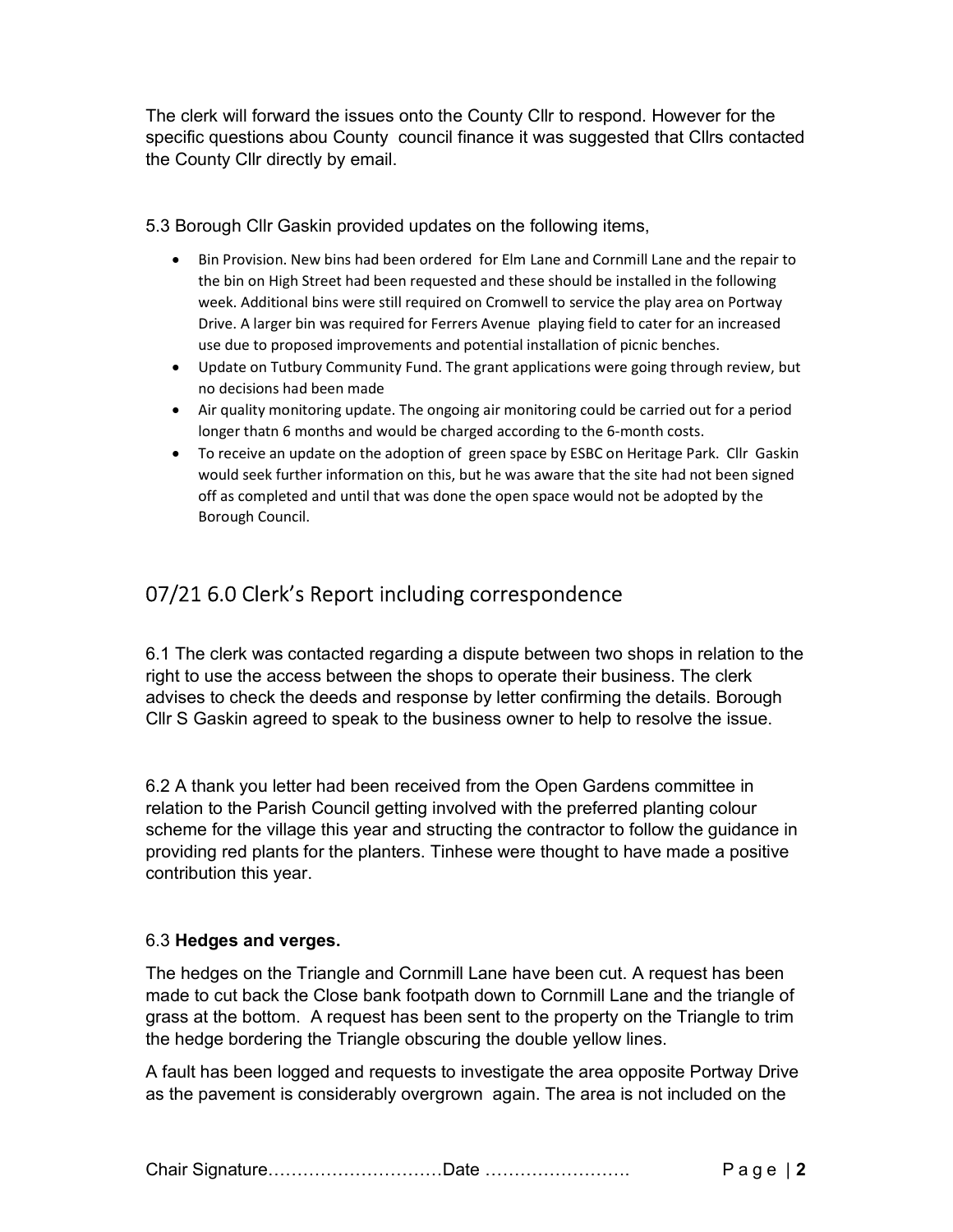contractor schedule and is being neglected. The Clerk has notified the County Council that the contractor is not carrying out the maintenance.

### 6.4 Elm Lane Update

The strimmer has been repaired and the volunteers will be organising another working party to maintain the lane.

# 06/27. 0 To approve Accounts for Payment

July and recurring August payments were listed to approve. Cllrs voted to approve the payments.

| <b>Date</b>            | <b>Description</b>                         | <b>Supplier</b>                                    | <b>Net</b> | <b>VAT</b> | <b>Total</b> | <b>Summary</b> |  |  |  |  |
|------------------------|--------------------------------------------|----------------------------------------------------|------------|------------|--------------|----------------|--|--|--|--|
| <b>July Payments</b>   |                                            |                                                    |            |            |              |                |  |  |  |  |
|                        |                                            |                                                    |            |            |              |                |  |  |  |  |
| 19/07/2021             | Legionella Control                         | <b>Sterilizing Services Ltd</b>                    | 36.00      | 7.20       | 43.20        |                |  |  |  |  |
| 19/07/2021             | Street cleaning and<br>maintenance         | M Guest                                            | 364.00     | 0.00       | 364.00       |                |  |  |  |  |
| 19/07/2021             | Mowing contract                            | <b>RB Landscaping</b>                              | 150.00     | 0.00       | 150.00       |                |  |  |  |  |
| 19/07/2021             | Chatsworth Drive Footpath<br>Maintenance   | RB Landscaping                                     | 50.00      | 0.00       | 50.00        | 200.00         |  |  |  |  |
| 19/07/2021             | <b>Cllr Training</b>                       | <b>Staffordshire Parish Council</b><br>Association | 30.00      | 0.00       | 30.00        |                |  |  |  |  |
| 19/07/2021             | <b>Cllr Training</b>                       | Staffordshire Parish Council<br>Association        | 30.00      | 0.00       | 30.00        | 60.00          |  |  |  |  |
| 19/07/2021             | Strimmer maintenance                       | <b>Tutbury Garden Machinery</b><br>c/o D Raines    | 100.10     | 20.02      | 120.12       |                |  |  |  |  |
| 19/07/2021             | <b>Clerks Salary</b>                       | <b>Karen Duffill</b>                               | 954.46     | 0.00       | 954.46       |                |  |  |  |  |
| 19/07/2021             | <b>Clerks Expenses</b>                     | Karen Duffill                                      | 31.00      | 0.00       | 31.00        |                |  |  |  |  |
| 19/07/2021             | Netball posts                              | Karen Duffill                                      | 266.94     | 0.00       | 266.94       |                |  |  |  |  |
| 19/07/2021             | keys, padlock and chain                    | Karen Duffill (livens)                             | 0.00       | 64.05      | 64.05        | 1,316.45       |  |  |  |  |
| 19/07/2021             | <b>Employee Pension</b><br>Contribution    | <b>Staffordshire County</b><br>Pension Fund        | 163.92     | 0.00       | 163.92       |                |  |  |  |  |
| 19/07/2021             | <b>Clerks Employer Pension</b>             | <b>Staffordshire County</b><br><b>Pension Fund</b> | 297.52     | 0.00       | 297.52       | 461.44         |  |  |  |  |
| 19/07/2021             | National Insurance                         | <b>HMRC</b>                                        | 102.50     | 0.00       | 102.50       |                |  |  |  |  |
|                        |                                            |                                                    |            |            |              |                |  |  |  |  |
| Total                  |                                            |                                                    |            |            |              | 2667.71        |  |  |  |  |
| <b>Direct Debits</b>   |                                            |                                                    |            |            |              |                |  |  |  |  |
| 22/06/2021             | <b>Changing Rooms Water</b><br>Supply      | Pennon Water                                       | 11.00      | 0.00       | 11.00        |                |  |  |  |  |
| 02/07/2021             | <b>Changing Room Electricity</b><br>Supply | <b>Opus Energy</b>                                 | 27.64      | 1.38       | 29.02        |                |  |  |  |  |
| 14/07/2021             | Changing Room Gas Supply                   | Opus Energy                                        | 16.86      | 0.84       | 17.70        |                |  |  |  |  |
| 15/07/2021             | Subscription                               | Staffordshire wildlife                             | 3.50       | 0.00       | 3.50         |                |  |  |  |  |
|                        |                                            |                                                    |            |            |              |                |  |  |  |  |
|                        |                                            |                                                    |            |            |              |                |  |  |  |  |
| <b>August Payments</b> |                                            |                                                    |            |            |              |                |  |  |  |  |
| 16/08/2021             | Legionella Control                         | <b>Sterilizing Services Ltd</b>                    | 36.00      | 7.20       | 43.20        |                |  |  |  |  |
| 16/08/2021             | Street cleaning and<br>maintenance         | M Guest                                            | 364.00     | 0.00       | 364.00       |                |  |  |  |  |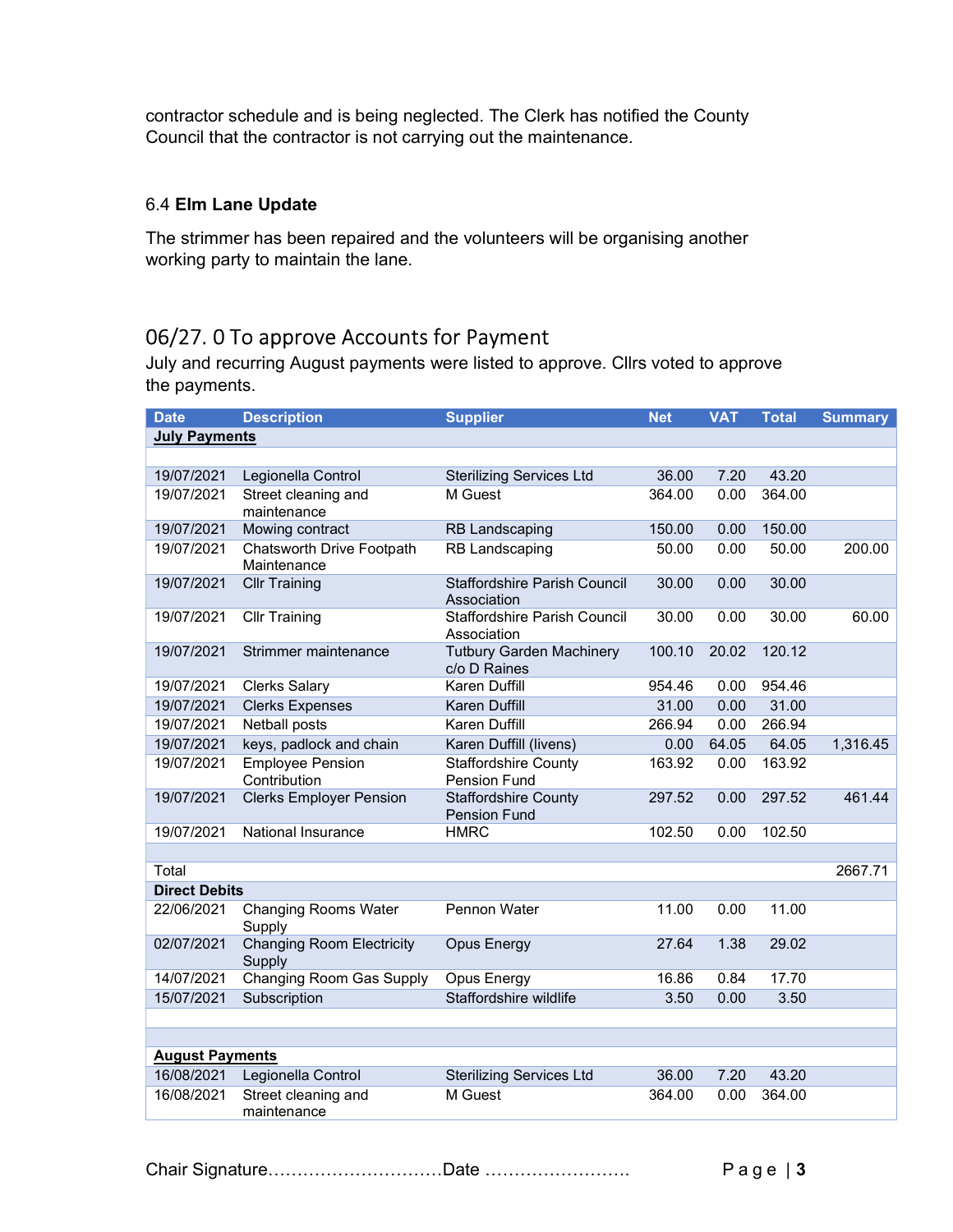| 16/08/2021           | Mowing contract                                 | <b>RB Landscaping</b>                              | 150.00 | 0.00 | 150.00 |        |  |
|----------------------|-------------------------------------------------|----------------------------------------------------|--------|------|--------|--------|--|
| 16/08/2021           | <b>Chatsworth Drive Footpath</b><br>Maintenance | <b>RB Landscaping</b>                              | 50.00  | 0.00 | 50.00  |        |  |
| 16/08/2021           | <b>Changing Rooms Water</b><br>Supply           | <b>Pennon Water</b>                                | 11.00  | 0.00 | 11.00  |        |  |
| 16/08/2021           | <b>Clerks Salary</b>                            | Karen Duffill                                      | 954.46 | 0.00 | 954.46 |        |  |
| 16/08/2021           | <b>Clerks Expenses</b>                          | Karen Duffill                                      | 31.00  | 0.00 | 31.00  |        |  |
| 16/08/2021           | <b>Employee Pension</b><br>Contribution         | <b>Staffordshire County</b><br>Pension Fund        | 163.92 | 0.00 | 163.92 |        |  |
| 16/08/2021           | <b>Clerks Employer Pension</b>                  | <b>Staffordshire County</b><br><b>Pension Fund</b> | 297.52 | 0.00 | 297.52 |        |  |
|                      |                                                 |                                                    |        |      |        |        |  |
|                      |                                                 |                                                    |        |      |        | 2065.1 |  |
| <b>Direct Debits</b> |                                                 |                                                    |        |      |        |        |  |
| 22/07/2021           | <b>Changing Rooms Water</b><br>Supply           | Pennon Water                                       | 11.00  | 0.00 | 11.00  |        |  |
| 15/08/2021           | Subscription                                    | Staffordshire wildlife                             | 3.50   | 0.00 | 3.50   |        |  |

07/2. 8.0 To receive an update on the installation of planters in Duke Street and improvements to the car park.

8.1 Cllr Evans and Cllr Lock have investigated the feasibility of placing two planters outside the museum. Due to air bricks and utility access, they planters could not go directly next to the entrance to the Museum but could be placed under the notice boards either side of the entrance. The church has given permission to place a planter in front of their noticeboard and the Museum have also agreed. The clerk will still be able to access the council noticeboard.

8.2 Cllr Evans has not been able to contact the relevant person in Staffordshire County council regarding the licence to place the planters on the highway. This will be escalated to County Cllr P White.

8.3 The clerk has arranged a site meeting with Michael Hovers from the open space team and his colleague Paul Steed to discuss improvements to the planting around the Duke Street car park and how it can be improved. This will be held Thursday 22<sup>nd</sup> July at 3pm. For interested Cllrs to attend.

# 07/21 9. 0 To consider and approve Cornmill Lane playing fields

### matters

- Goal disposal
- Container repair
- MUGA improvements
- Vehicle access gate maintenance/replacement

9.1 . Metal goal posts that were replaced with moveable goal posts require disposal. .Members suggested that if the metal container requires repairing then the contractor that is instructed to do this could be asked to cut up the goal post to allow the metal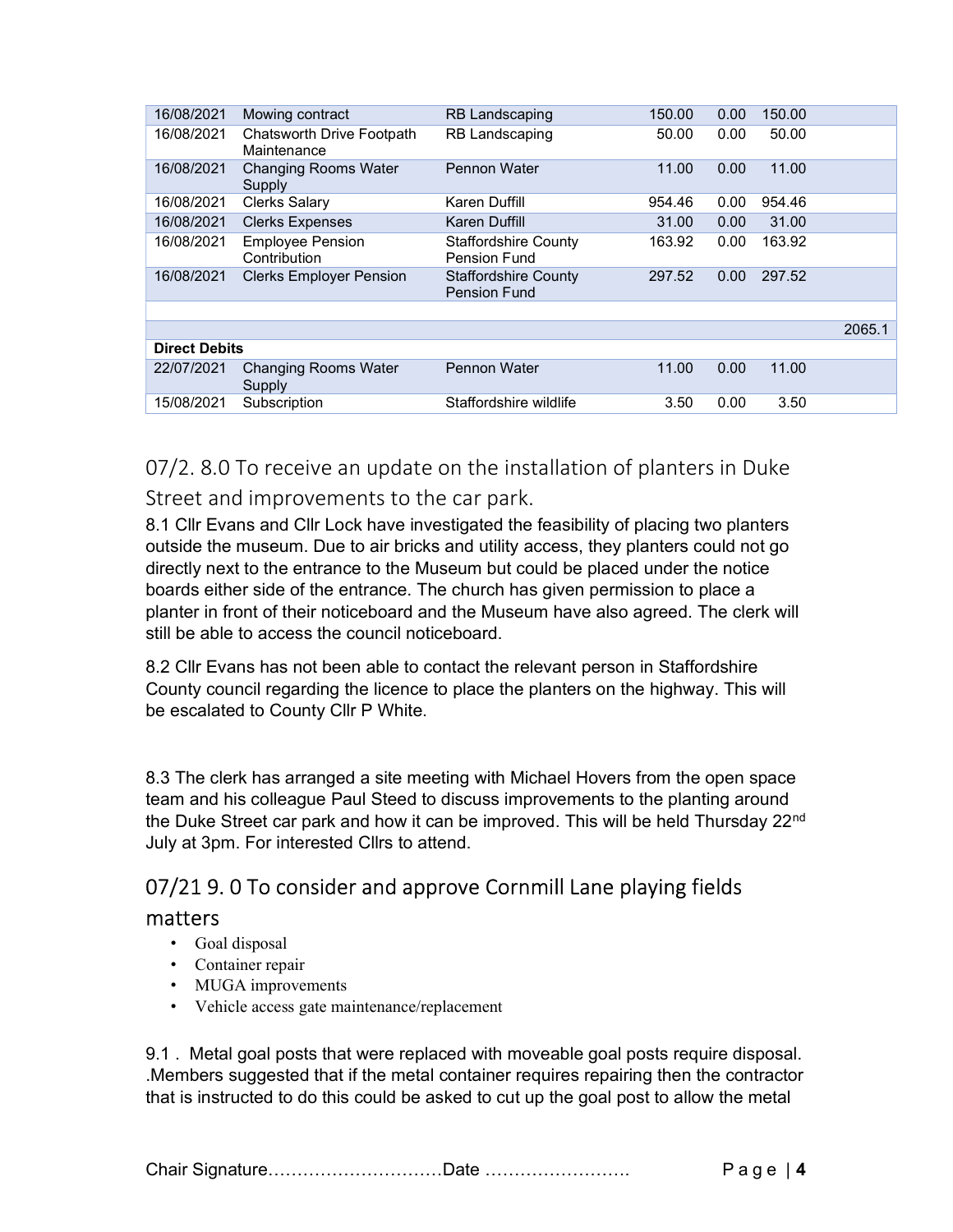posts to be disposed of. Cllr Smedley will meet the football team to assess the repair required.

9.2 An email has been received regarding the poor quality of the basketball court. The hoops, nets and backboard are in poor condition. A request has been made that this can be improved. A quote has been received to reline the basketball court. Costs for new hoops and backboards were also acquired. Members suggested that he surface, and the games area should be inspected before the line marking and improvements were made. Cllrs agreed that improvements were required and should be made.

### **Resolution**

The clerk will appoint a contractor to carry put in a section to the Games area prior to improvements being made. The parish council will purchase new basketball equipment and reline the courts to allow the MUGA to be used effectively. If appropriate the parish council will carry out a repair on the container and instruct the sane contractor to dispose of the metal posts.

9.3 The vehicle gate access is problematic in and requires force to shut it and lock it. The chair agreed to assess what was required to resolve this.

# 07/21 10.0 To receive an update on Ferrers Avenue Playing field

10.1 The playing fields committee met with the new representative from the Duchy of Lancaster to assess the playing field and to discuss the required maintenance and potential improvements that could be made to the area. They explained that there was lack of investment to the playing field due to the short lease terms of 3 years being offered on this land. If a longer lease was agreed to secure the future of the area, this would allow future investment.

10.2 The Duchy representative suggested that a 25-year lease could be considered, if the Parish Council agree to the legal fees that would be incurred in securing this. The Duchy representative requested further information about suggested playing field improvements to consider in support of the investigation t and suggested to a 25-year lease and she suggested the parish council could apply to the Benevolent fund for assistance with the improvements.

The chair and the playing fields committee had previously produced a document setting out proposed improvements this would be updated and sent to try and negotiate a 25-year lease.

10.3 Members were sceptical that this would secure the playing field for 25 years due to the potential that this field would offer for developers, outlined in the production of the local plan. Concerns were raised that the residents whose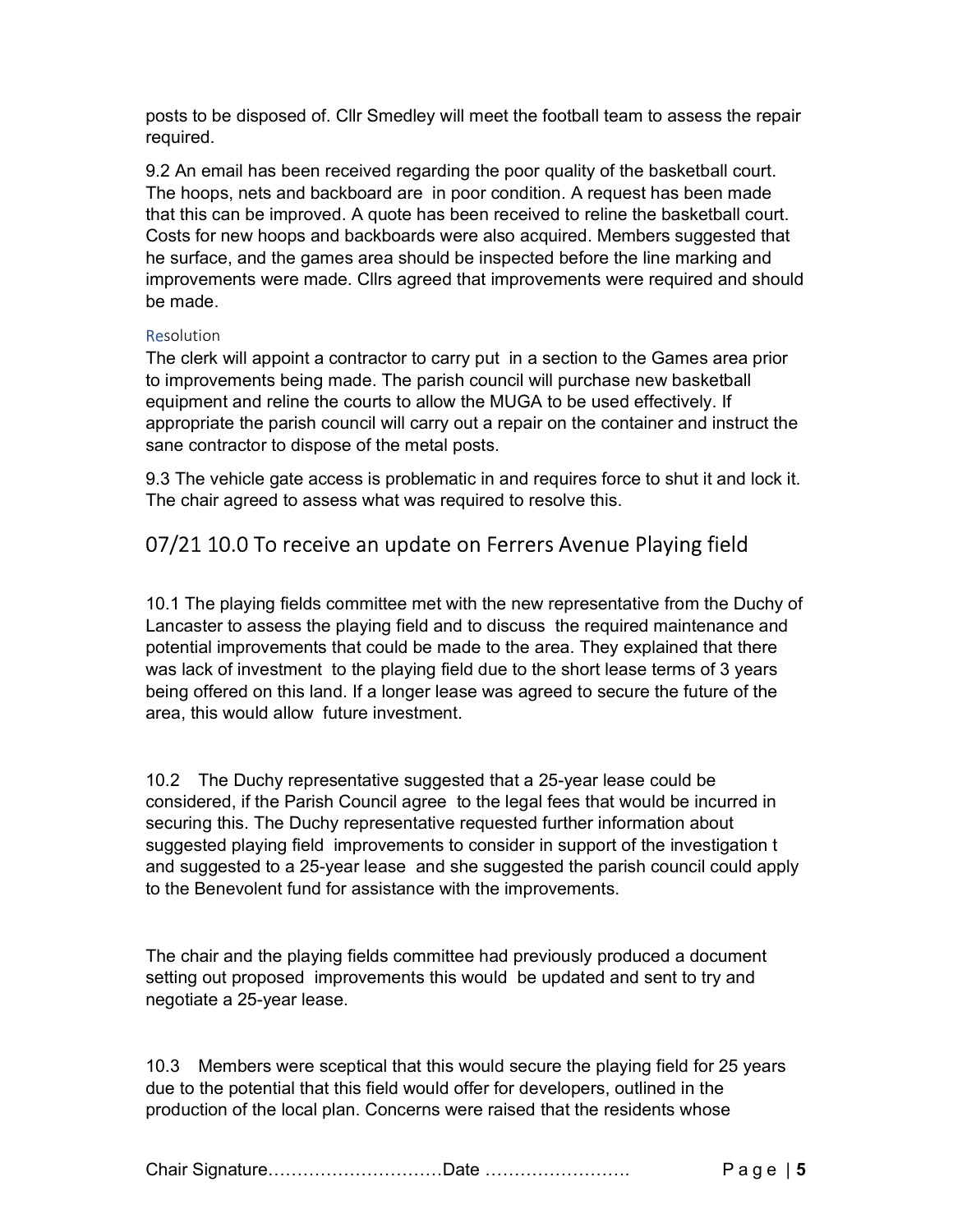properties backed onto the playing field would not want the area developed. it would have been a field when they purchased the house. However other members suggested that this area was underutilised, and it was a shame that it was only used as a dog walking field with poor condition goal posts and was not providing adequate facilities for the community. Residents were aware that it was a playing field when moving next to it. If the area around the playing field was developed and the playing fields was well used, then this would demonstrate the need for the green space.

#### **Resolution**

Cllr voted in favour to the proposal that the chair will send proposed improvements for Ferrers Avenue playing field area to the Duchy of Lancaster representative to start the negotiations for a 25-year lease.

### 07/2 1.11.0 To consider and approve

- Adoption of the updated code of Conduct
- Code of Conduct training for all councillors

 11.1 The clerk distributed the new updated Code of Conduct to the members to consider. There has been a lot of consultation in the production of the new code to tackle standards and behaviour issues with Parish Councils. The clerk suggested that alongside the new code it would be beneficial if the whole council attended the relevant training to support the new code.

11.2 Training can be carried out by the Staffordshire Parish Council Association virtually in September, but the clerk recommended that the same trainer could offer face to face training for Tutbury at the village hall. A member supported the suggestion of face-to-face training tailored to the council due to the breaches in the code that he had witnessed, and supported the benefits after attending a Code of Conduct training for another parish council. A member supported this and thought it necessary to receive training on the adopted Code.

#### Resolution A

Cllrs voted in favour to adopt the new code of Conduct.

#### Resolution B

Cllrs were in favour of fae to face Code of conduct training for Tutbury. The clerk will ascertain potential dates and costs to be decided at the September meeting to ensure that all councillors were able to attend.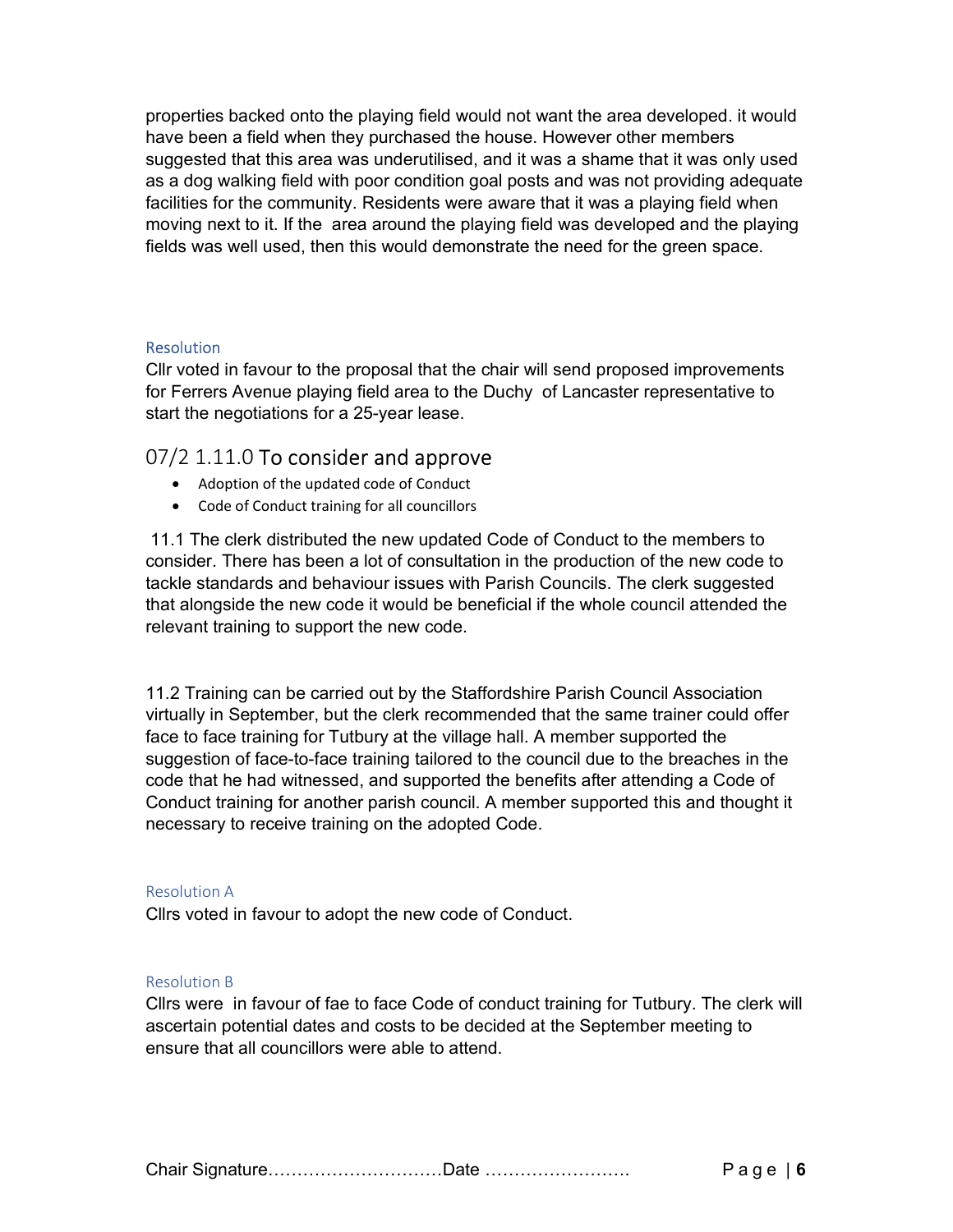# 07/21 12.0 To consider and approve tree works on Church Street and Chatsworth Drive.

12.1 A survey had been carried out on the two sycamore trees on Chatsworth Drive.

No immediate work was recommended, a medium-term suggestion to reduce the crown was recommended and a further survey in three years. The chair suggested a site visit to consider the suggested crown reduction. The clerk will distribute the survey to the neighbours of the trees who raised the concern.

#### Resolution A

Assessment of tree works suggestion to be carried out on a site visit September 14<sup>th</sup>

12.2 The clerk has requested quotes for a tree survey to be carried out on the strip of land adjacent to the church path on Church Street that runs alongside the property of 10 Church Street. A quote of £175 was received to survey the trees in this area. The existing contractor provided a quote to carry out immediate removal of self-seeded saplings in the area and to address the ivy on the mature trees that was narrowing the path and obscuring light and overhanging the property of n umber 10. To remove the saplings and ivy to allow easier access to the Church was £375.

#### Resolution A

Cllrs voted in favour to purchase the £175 survey of the trees along a 9ft wide strip of land alongsude the church path on Church Street next to the property of number 10.

#### Resolution B

Cllrs voted in favour to instruct the existing contractor to remove the ivy and saplings along the Church path, on Church Street next to the property of number 10.

### 06/2 13.0 Items for the next Agenda

Bins, parking restrictions, Green Lane and outstanding items for the Borough and County Council

Tree Survey Church Street

Conservation area and planning considerations.

**Footpaths**